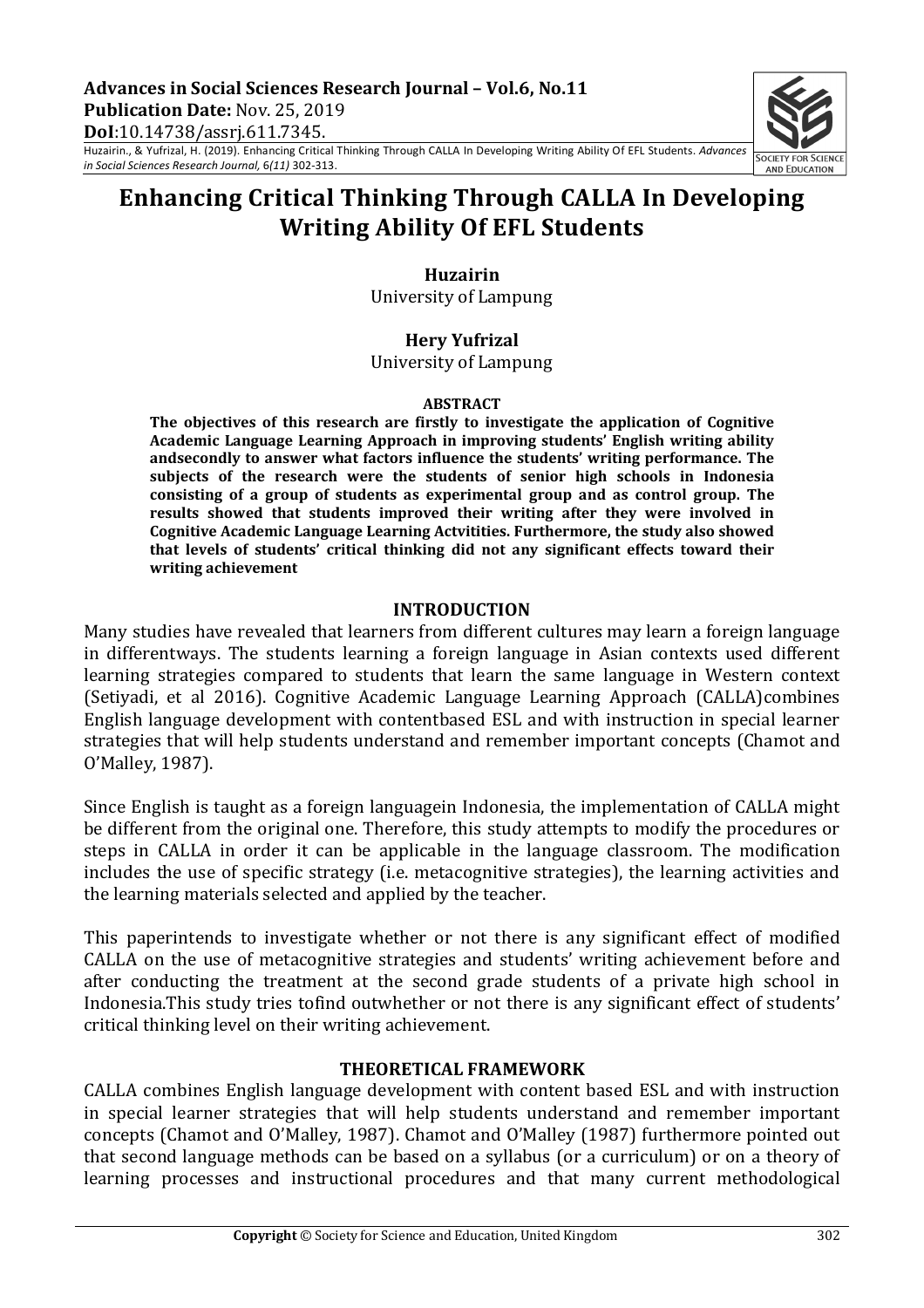approaches reflect one assumption but not the other. CALLA makes these two approaches to language teaching methods interdependent by integrating language learning and teaching theory and the specification of content to be taught.

Richards (1984)indicated the importance of addressing the needs of second language learners in program planning. CALLA is designed to meet the educational needs of three types of LEP students: (a) students who have developed social communicativeskills through ESL or exposure to an English-speaking environmentbut who have not developed academic language skills appropriate to their grade level; (b) students exiting from bilingual programs who need assistance in transferring concepts and skills learned in their native language to English; and (c) bilingual, English dominant students who are even less academically proficient in their native language than in English and need to develop academic English language skills.

Chamot and O'Malley (1987) stated CALLA is intended for students at the intermediate and advanced levels of English proficiency who need additional experiences in English language development specifically related to three academic areas: science, mathematics, and social studies



# **Figure 1.framework for strategies instruction** cited in Amin, et al., 2011

According to Chamot and O'Malley (1987) the CALLA model has three components: (a) a curriculum correlated with mainstream content areas, (b) English language development integrated with content subjects, and  $(c)$  instruction in the use of learning strategies.

Content-based English language development is not onlyimportant for developing academic language skills, but it is alsoinherently more interesting to many students than ESL classeswhich focus on language only. Content areas such as science,mathematics, and social studies present numerous topics related toa variety of personal interests. LEP students can be motivated notonly by the topics presented but also by knowing that they are developing the concepts and skills associated with these subjects—in other words, that they are actually doing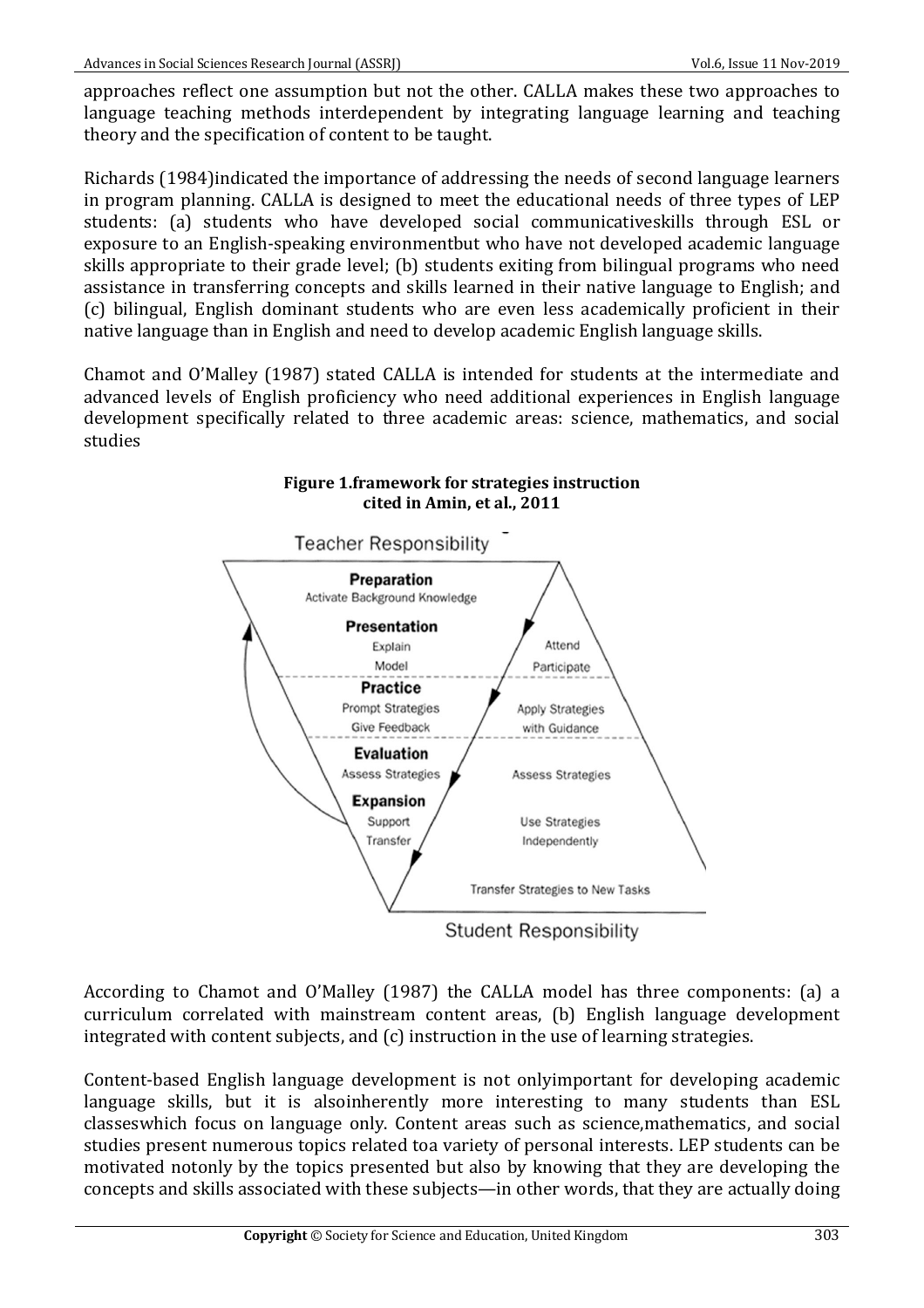"real" school work instead of merely learning a second language for applications that have yet to be revealed.

To select content topics for CALLA lessons, ESL teachers can coordinate with classroom teachers and consult subject-area textbooks for the grade level concerned. Classroom teachers can identify the most important concepts and skills taught in the content areas they teach. Science, mathematics, and social studies textbooks can be used as a source of specific information to be presented. Having used these resources to identify lesson topics, the ESL teacher can build language development activities onto the content information selected.

To sum up, the CALLA content-based curriculum is based on authentic subject matter from the mainstream curriculum which has been selected as central to the concepts and skills that are developed at particular grade levels.

The purpose of English language development, the secondcomponent of the CALLA model, is to provide students withpractice in using English as a tool for learning academic subjectmatter. Reading and language arts can be taught as part of contentareasubjects such as social studies, mathematics, and science. Thelanguage demands of the different content subjects, which includethe language of curriculum materials and of classroom participation,need to be analyzed so that students can be taught the actuallanguage functions, structures, and subjectspecific vocabulary thatthey will need when they enter the mainstream content class. Theselanguage demands, which are different from those of thebeginning-level ESL class or the type of language used for socialinteraction, need to be specifically taught and practiced in thecontext of actual subject-matter learning.

The following aspects of language should be included in the language development component of the CALLA model (Chamot, 1985): development of the specialized vocabulary and technical terms of each content area; practice with the language functions used in academic communication, such as explaining, informing, describing, classifying, and evaluating; development of the ability to comprehend and use the language structures and discourse features found in different subject areas; and practice in using thelanguage skills needed in the content classroom, such as listening to explanations, reading for information, participating in academic discussions, and writing reports. By integrating these types of language activities with grade-appropriate content, a curriculum based on the CALLA model can provide LEP students with the conceptual knowledge and language skills they will need to participate successfully in the mainstream classroom.

The CALLA model uses learning strategy instruction as anapproach to teaching the contentbased language developmentcurriculum described in the preceding sections. Learning strategyinstruction is a cognitive approach to teaching that helps studentslearn conscious processes and techniques that facilitate thecomprehension, acquisition, and retention of new skills andconcepts. The use of learning strategy instruction in secondlanguage learning is based on four main propositions (see Chipman, Sigel, & Glaser, 1985; Derry & Murphy, 1986; Weinstein & Mayer, 1986).

- 1. Mentally active learners are better learners. Students who organize new information and consciously relate it to existing knowledge should have more cognitive linkages to assist comprehension and recall than do students who approach each new task as something to be memorized by rote learning.
- 2. Strategies can be taught. Students who are taught to use strategies and provided with sufficient practice in using them will learn more effectively than students who have had no experience with learning strategies.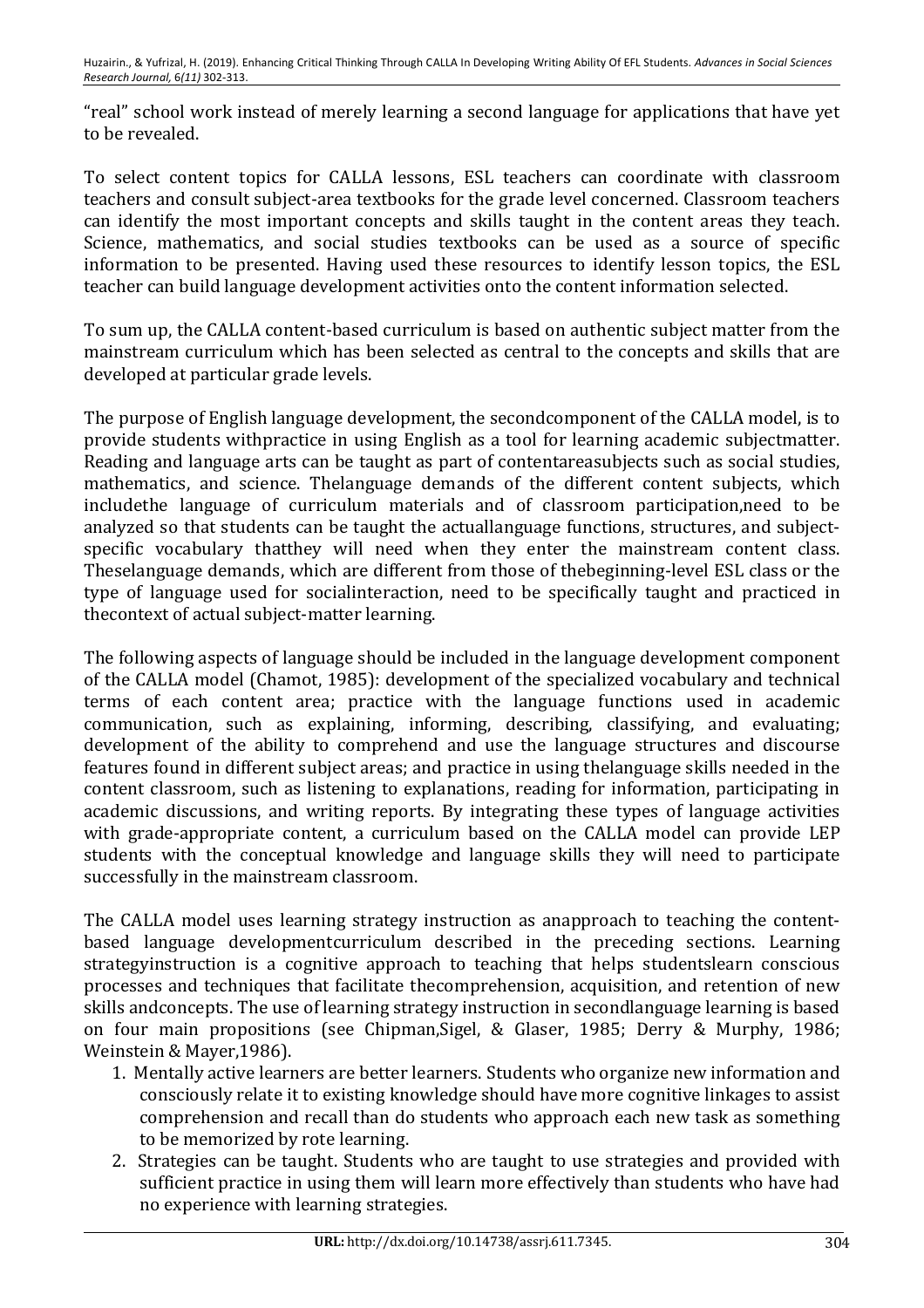- 3. Learning strategies transfer to new tasks. Once students have become accustomed to using learning strategies, they will use them on new tasks that are similar to the learning activities on which they were initially trained.
- 4. Academic language learning is more effective with learning strategies. Academic language learning among students of English as a second language is governed by some of the same principles that govern reading and problem solving among native English speakers.

Studies in learning strategy applications indicate that students taught to use new strategies can become more effective learners (O'Malley, 1985). In a recent experimental study, second language learners were taught to use learning strategies for vocabulary, listening comprehension, and formal speaking tasks using academic content (O'Malley, Chamot, Stewner-Manzanares, Russo, &Küpper, 1985). The results showed that learning strategy instruction was most effective for the more integrative language tasks which involved the use of academic language skills to understand or produce extended text.

The lessons in the original CALLA are divided into five phases: Preparation, Presentation, Practice, Evaluation, and Follow-Up Expansion (Chamot and O'Malley, 1987).

✓ In the Preparation phase, teachers provide advance organizers about the lesson, and students identify what they already know about a topic, using elaboration as a strategy.

✓ In the Presentation phase, teachers provide new information to students, using techniques which make their input comprehensible. Teachers can use advance organizers and encourage the use of selective attention, self-monitoring, inferencing, summarizing, and transfer.

✓ In the Practice phase, students engage in activities in which they applylearning strategies, often in cooperative small-group sessions. During this phase, the teacher should encourage the use of strategies such as grouping, imagery, organizational planning, deduction, inferencing, and questioning for clarification.

In the Evaluation phase, students reflect on their individual learning and plan to remedy any deficiencies they may have identified.

Finally, in the Follow-Up Expansion phase, students are provided with opportunities to relate and apply the new information to their own lives, call on the expertise of their parents and other family members, and compare what they have learned in school with their own cultural experiences.

Setiyadi, et al (2016) emphasizes numerous studies have revealed that learners from different cultures may learn a foreign language in differentways. The students learning a foreign language in Asian contexts have been proved to use different learning strategies compared to students that learn the same language in Western countries. By identifying how the use of English learning strategies is correlated to their language skills, language teachers in the country may expect their students to learn a foreign language more successfully. Language teachers can condition their teaching processes in order for their students to use their effective strategies or training their students to use the strategies when language learners learn individual skill (Setiyadi, et al, 2016).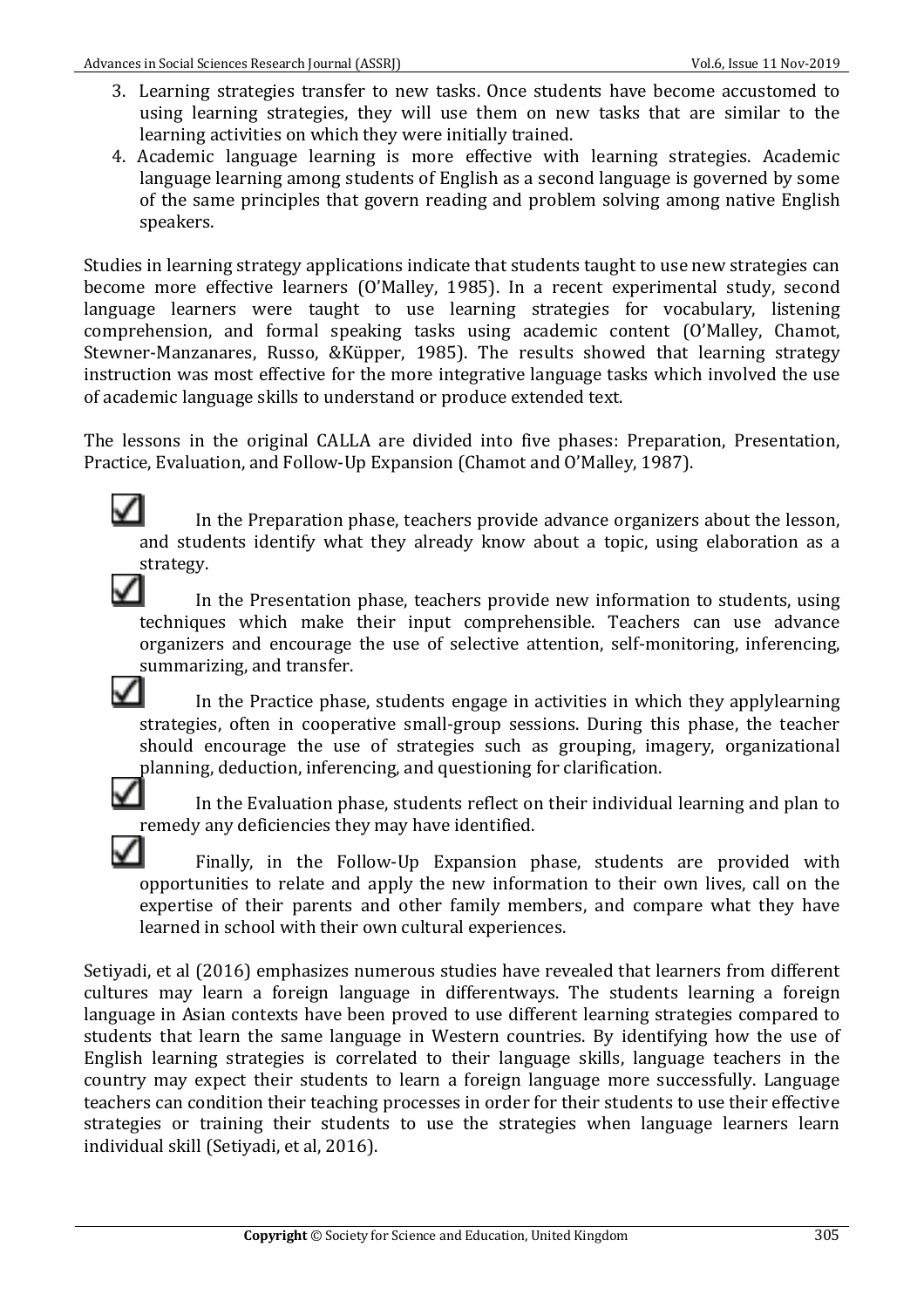As stated before that The Cognitive Academic Language Learning Approach (CALLA) is designed for Limited English Proficient (LEP) students who are being prepared to participate in mainstream content-area instruction (Chamot and O'Malley, 1987). Due to Indonesia students are categorized as Limited English Proficient (LEP) students, it means that CALLA can be implemented in Indonesia. Chamot and O'Malley (1987) add CALLA provides transitional instruction for upper elementary and secondary students at intermediate and advanced ESL levels. Related to this, the implementation of CALLA definitely will be different from the original one since English is taught as foreign language or EFL context in Indonesia. Hence, the researcher will modify the procedures or steps in CALLA in order it can be applicable in the language classroom. The modification not only will be on the use of specific strategy that is metacognitive strategies but also the learning activities and the learning materials which are selected and applied by the teacher.

Five lesson phases of the modified CALLA can be illustrated as follows:

✓

✓

Preparation: The purpose of this phase was to help students identify the strategies they are already using and to develop their metacognitive awareness of the relationship between their own mental processes and effective learning.

Activities: discussions about learning strategies that students already use for specific tasks, small group interviews in which students describe and share their special techniques for completing a task successfully.

Presentation: This phase focused on modeling the learning strategy. Learners were explicitly taught about the variety of strategies to use when they do not know a vocabulary word they encounter in paragraph writing. But more importantly, they received explicit instruction on how to use these strategies.

Activities: modeling how to use metacognitive strategies in writing skills with a specific academic task, giving the strategy a name (metacognitive strategies) and referring to it consistently by that name, explaining to the students how the strategy (metacognitive strategies) will help them in composing a paragraph writing and describing when, how and for what kinds of tasks they can use the strategy.

Practice: In this phase, students had the opportunity of practicing the learning strategies with an authentic learning task. They were asked to make conscious effort using the metacognitive strategies.

Activities: integrating critical thinking activity in language teaching through "practice" step of modified CALLA, for example, 1) developing a critical mindset, 2) opinion and reason generator, 3) critical questioning, 4) recognizing context, and 5) practicing the language for expressing critical thinking.

Self-evaluation: The main purpose of this phase was to provide students with opportunities to evaluate their own success in using learning strategies, thus developing their metacognitive awareness of their own learning processes.

Activities: debriefing discussions after using strategies (metacognitive strategies), comparing their own performance on a task completed without using metacognitive strategies and a similar task in which they applied the strategies, and open-ended questionnaires in which students expressed their opinions about the usefulness of metacognitive strategies.

Expansion: In this final phase students were encouraged to: a) use the strategies that they found most effective, b) apply these strategies to new contexts, and  $c$ ) devise their own individual combinations and interpretations of metacognitive learning strategies.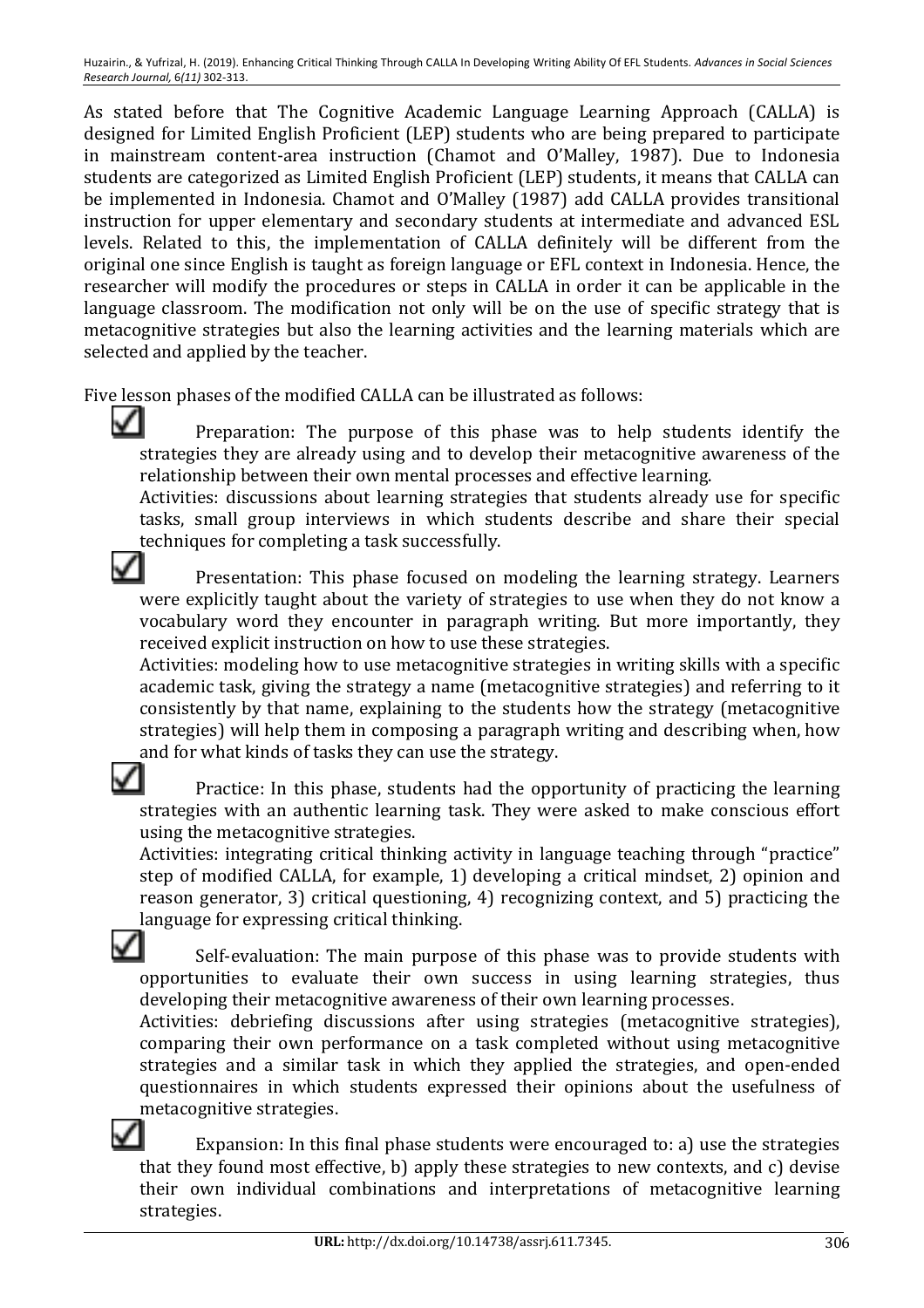Activities: praise for independent use of metacognitive strategies, thinking skills discussions in which students brainstorm possible uses for metacognitive strategies they are learning, and follow-up activities in which students apply metacognitive strategies to new tasks and contexts.

#### **RESEARCH PROCEDURES**

This research was conducted in six meetings. The first meeting was used to distribute Academic Potency Test (APT) to classify the students' level of critical thinking in term of: Low, Middle, and High. Pre Test was administered on the second meeting. The treatment was employed in three meetings during the third meeting to the fifth meeting:1) The firstmeetingwas Preparation Step and Presentation Step, 2)The second meeting was Practice Step, and 3) The third meeting was Evaluation Step and Expansion Step. Moreover, Post Test was done on the sixth meeting. The limitation of time allocation in teaching English subject at the school became the consideration of researcher to divide five steps of CALLA into three meetings. The following was the clear explanation about the implementation of modified CALLA in language classroom.

## **Preparation Step**

In Preparation Step, the teacher asked students to identify the strategy that had already been used for writingtask.The purpose of this step was to help students identify the strategies they were already using and to develop their metacognitive awareness of the relationship between their own mental processes and effective learning. For the activities, the teacher had discussions about learning strategies that students already use for specific tasks and did small group interviews in which students describe and share their special techniques for completing a task successfully.

During this step, most of the students did not use any types of certain strategies when they composed paragraph writing. Basically, they wrote their ideas directly. If they had idea they organized it in form of paragraph. They did not list or made an outline of their ideas. In addition, since the researcher was going to promote metacognitive strategies, most of the students were curious about the strategies proposed by the researcher that can be employed by the students to help them in writing tasks.

## **Presentation Step**

In Presentation Step, the teacher introduced the new strategy namely metacognitive strategies. The teacher explained and gave modeling of the new strategy. Then she described the characteristics, usefulness, and application of this strategy. This step focused on modeling the learning strategy. Learners were explicitly taught about the variety of strategies to use when they did not know a vocabulary word they encountered in paragraph writing. But more importantly, they received explicit instruction on how to use these strategies. For the activities, the teacher provided a model how to use metacognitive strategies in writing skills with a specific academic task, gave the strategy a name (metacognitive strategies) and referred to it consistently by that name, explained to the students how the strategy can help them in composing a paragraph writing and described when, how and for what kinds of tasks they can use the strategy.

During this step, most students took a note of the illustration and explanation from the teacher. Furthermore, most of them askedsome questions related to how to use metacognitive strategies in writing tasksand related to the differences of each type of metacognitive strategies in terms of: planning strategy, monitoring strategy and evaluating strategy.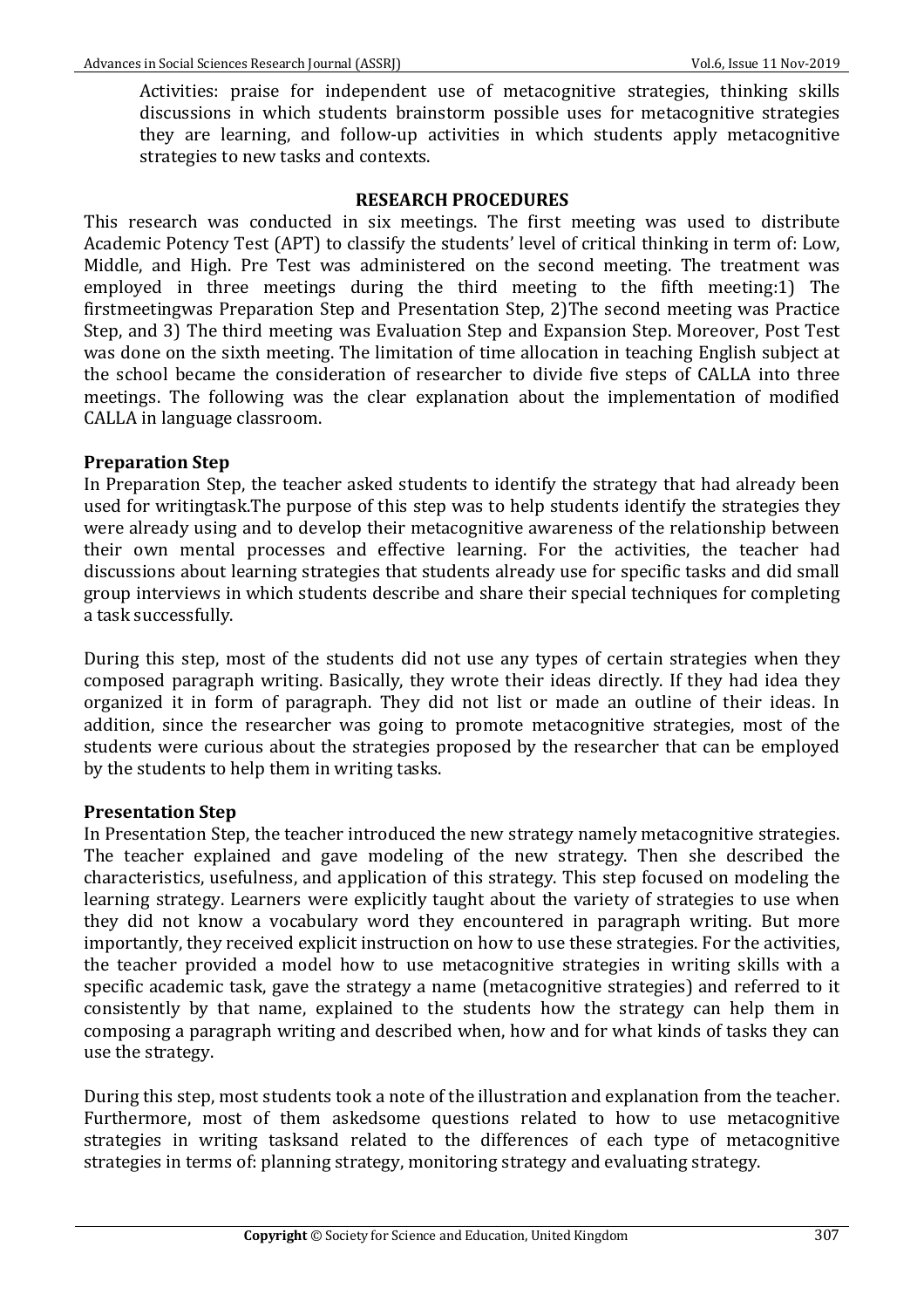Huzairin., & Yufrizal, H. (2019). Enhancing Critical Thinking Through CALLA In Developing Writing Ability Of EFL Students. *Advances in Social Sciences Research Journal,* 6*(11)* 302-313.

## **Practice Step**

In Practice Step, the teacher provided opportunities for strategy practice with an authentic learning tasks guided by the teacher. Besides that, she also integrated critical thinking activity for example, 1) developing a critical mindset, 2) critical questioning, 3) opinion and reason generator, 4) recognizing context, and 5) practicing the language for expressing critical thinking. In this step, students had the opportunity of practicing the learning strategies with an authentic learning task. They were asked to make conscious effort using the metacognitive strategies.

During this step, the students worked in pair to make paragraph writing. Theywere given twelve topics then they had to choose one topic. After choosing one topic, the students had to list their ideas, in terms of: *definition*, *examples*, *their positions* (agree/disagree), *their arguments* (negative/positive impacts of something), *recommendation*. They started to list their ideas in an outline then they organized them in form of paragraph writing (First Draft). The students exchanged their draft to their friends. The others checked and made correction on their friends' draft. After getting some feedback and input from their friends and teacher, the students had to revise their draft. Then, they rewrote their paragraph writing and rechecked their draft (Final Draft). Finally, the students made a comparison between their previous draft (in this case was Pre Test result) and their new draft. By comparing the results, they can see a lot of differences on their draft, especially related to the five writing aspects, in terms of: content, organization, vocabulary, grammar, and mechanic.

## **Evaluation Step**

In Evaluation Step, the teacher asked the students to evaluate their success in using strategy. The teacher debriefed discussions after strategy practice. The main purpose of this step was to provide students with opportunities to evaluate their own success in using learning strategies, thus developing their metacognitive awareness of their own learning processes. For the activities, the teacher debriefed discussions after using strategies, compared their own performance on a task completed without using metacognitive strategies and a similar task in which they applied the strategies, and open-ended questionnaires in which students expressed their opinions about the usefulness of metacognitive strategies.

During this step, the students do self-reflection on their individual learning to evaluate the use of metacognitive strategies. They have to realize how far they have been using those strategies (planning, monitoring, and evaluating) during the writing process in the language classroom. Moreover, the teacher discussed about the strategy they had already used and the students expressed their ideas/opinion about the advantage and benefit of metacognitive strategies itself.

## **Expansion Step**

In Expansion Step, the teacher asked the students to transfer and apply their strategy to the new tasks. For the activities, the students praised for independent use of metacognitive strategies, elaborated thinking skills discussions in which students brainstorm possible uses for metacognitive strategies they were learning, and follow-up activities in which students applied metacognitive strategies to new tasks and contexts.

In this final step, the students were encouraged to use the strategies that they found most effective, employed these strategies to new contexts, and devise their own individual combinations and interpretations of metacognitive learning strategies.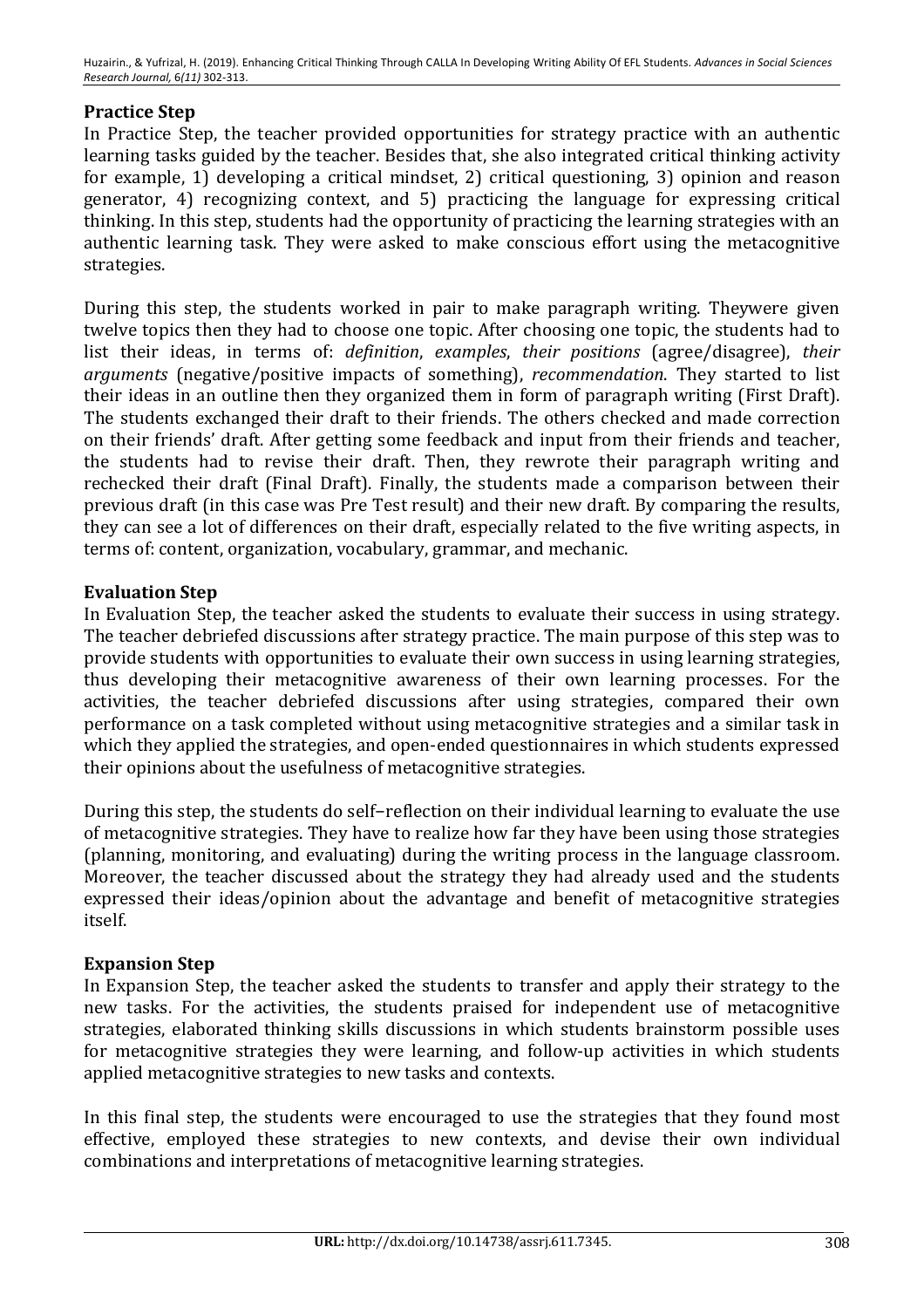# **RESULTS AND DISCUSSION**

Students' Pre Test and Post Test scores from writing test were calculated through descriptive statistics by using SPSS version 21. Paired Sample T- Test was administered to see if there was any statistically significant difference between their Pre Test and Post Test score of their writing achievement.

#### Table 1. Descriptive Statistical Values Concerning Pre Test and Post Test Scores of Students' **Writing Achievement Paired Samples Test**

| тан са зашисе тем |                      |                           |                   |        |                                                           |            |           |    |                 |
|-------------------|----------------------|---------------------------|-------------------|--------|-----------------------------------------------------------|------------|-----------|----|-----------------|
|                   |                      | <b>Paired Differences</b> |                   |        |                                                           |            |           | df | Sig. (2-tailed) |
|                   |                      | Mean                      | Std.<br>Deviation | Mean   | Std. Error   95% Confidence Interval<br>of the Difference |            |           |    |                 |
|                   |                      |                           |                   |        | Lower                                                     | Upper      |           |    |                 |
| Pair 1            | PreTest-<br>PostTest | $-16.6154$                | 10.7177           | 1.4863 | $-19.5992$                                                | $-13.6316$ | $-11.179$ | 51 | .000            |

The table shows the students' Pre Test and Post Test score had significant difference in their writing achievement. The result of Paired Sample T- Test indicated the influence of the treatment on the students' scores was significant, since the value of variable sig. (2-tailed) was *.000*. The analysis of the collected data showed statistically significant positive relationship between metacognitive strategy instruction through modified CALLA and improving students' writing achievement.

Students' Pre Test and Post Test scores from Metacognitive Strategy Use in Writing (MSUW) questionnaire were calculated through descriptive statistics by using SPSS version 21. Paired Sample T- Test was administered to see if there was any statistically significant difference between their Pre Test and Post Test score of their metacognitive strategies use.

#### Table 2 Descriptive Statistical Values Concerning Pre Test and Post Test Scores of Students' **Metacognitive Strategies Use Paired Samples Test**

|        |                   | <b>Paired Differences</b> |        |                                         |          |          |           | df | Sig. (2-tailed) |
|--------|-------------------|---------------------------|--------|-----------------------------------------|----------|----------|-----------|----|-----------------|
| Mean   |                   | Std.                      |        | Std. Error   95% Confidence Interval of |          |          |           |    |                 |
|        |                   | Deviation                 | Mean   | the Difference                          |          |          |           |    |                 |
|        |                   |                           |        |                                         | Lower    | Upper    |           |    |                 |
| Pair 1 | $PreTest - 37019$ |                           | .33196 | .04603                                  | $-96261$ | $-77777$ | $-18.903$ | 51 | .000            |
|        | PostTest          |                           |        |                                         |          |          |           |    |                 |

As seen in Table 2, the students' Pre Test and Post Test score had significant difference in their use of metacognitive strategies. The result of Paired Sample T- Test showed the influence of the treatment on the students' scores was significant, since the value of variable sig. (2-tailed) was *.000*. The analysis of the collected data revealed statistically significant positive relationship between metacognitive strategy instruction through modified CALLA and improving students' metacognitive strategies use.

# The Result of Students' Critical Level Effect toward Students' Writing Achievement

After classifying the students into three level of critical thinking (low, middle, and high), then this study dealt with the effect of students' critical thinking level on their writing achievement. Furthermore, Univariate Analysis of Variance (One Way Anova) was used to investigate whether or not there is significant effect of students' critical thinking level on their writing achievement. The following table was the estimated marginal means of writing aspect regarding to students' level of critical thinking: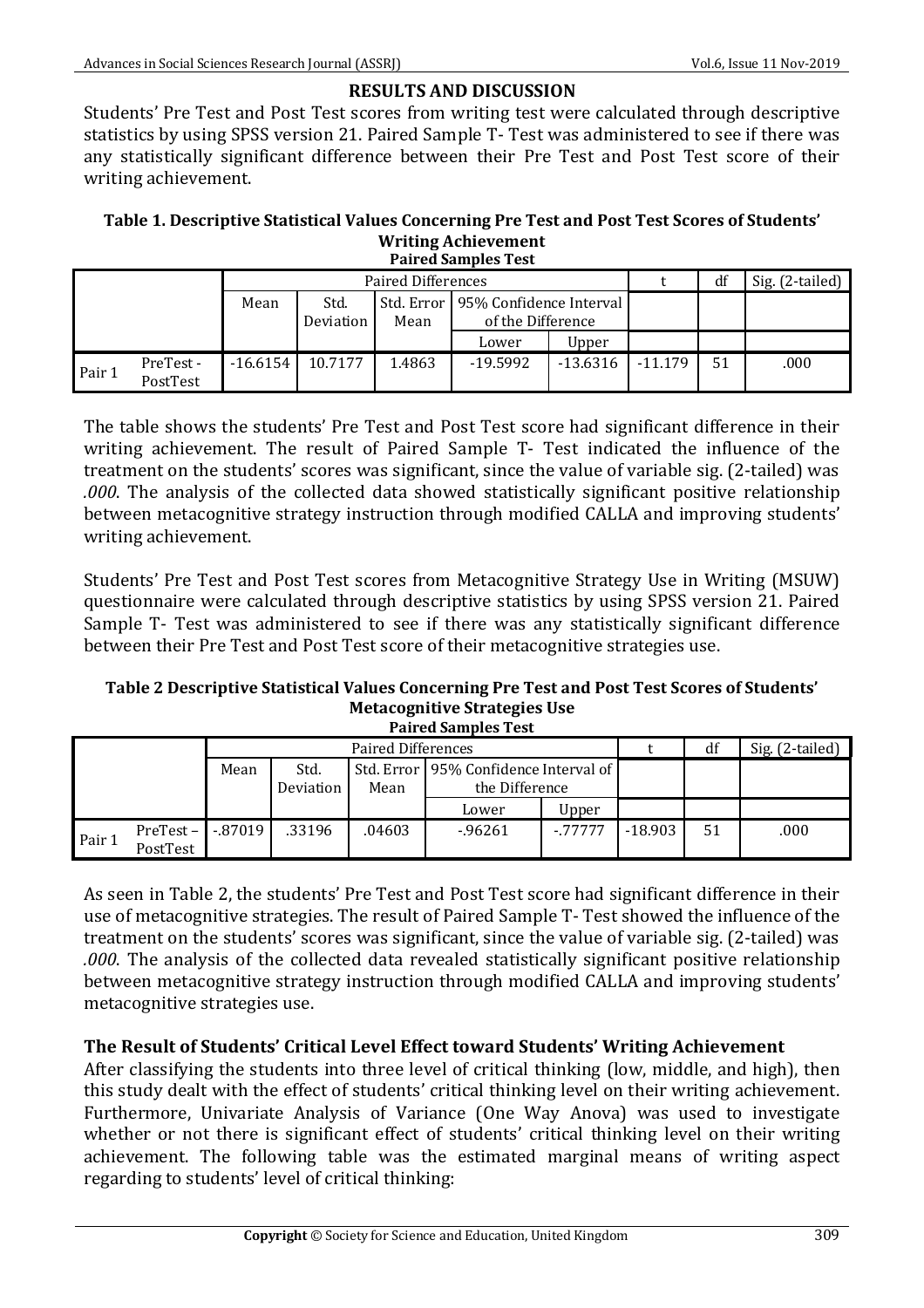|              | CT    | Mean    | Std. Deviation | N  |
|--------------|-------|---------|----------------|----|
|              | 1.00  | 24.4412 | 1.30961        | 17 |
|              | 2.00  | 25.0323 | 1.34124        | 31 |
| Content      | 3.00  | 23.2500 | 2.59808        | 4  |
|              | Total | 24.7019 | 1.49921        | 52 |
|              | 1.00  | 16.3529 | 1.19589        | 17 |
|              | 2.00  | 16.3065 | .97192         | 31 |
| Organization | 3.00  | 14.9500 | 1.79165        | 4  |
|              | Total | 16.2173 | 1.15329        | 52 |
|              | 1.00  | 15.9706 | 1.25587        | 17 |
| Vocabulary   | 2.00  | 16.2903 | 1.02286        | 31 |
|              | 3.00  | 15.2500 | 2.06155        | 4  |
|              | Total | 16.1058 | 1.20186        | 52 |
|              | 1.00  | 19.4706 | 1.76308        | 17 |
| Grammar      | 2.00  | 19.5000 | 1.63299        | 31 |
|              | 3.00  | 18.7500 | 2.39792        | 4  |
|              | Total | 19.4327 | 1.70934        | 52 |
|              | 1.00  | 3.9118  | .59254         | 17 |
| Mechanic     | 2.00  | 3.9677  | .54674         | 31 |
|              | 3.00  | 3.5000  | .81650         | 4  |
|              | Total | 3.9135  | .58344         | 52 |

**Table 3. The Means Score of Writing Aspect regarding to Students' Level of Critical Thinking Descriptive Statistics** 

Related to the table above, we can see the average scores of low critical thinker students (CT *1*)after they got treatments. The average of *content* was (24.44), *organizationwas* (16.35), *vocabularywas* (15.97), *grammar* was (19.47), and *mechanic* was (3.91). Meanwhile, the average scores of middle critical thinker students *(CT 2)* in terms of *contentwas*(25.03), *organizationwas* (16.30), *vocabulary* was (16.29), *grammar* was (19.50), and *mechanic* was (3.96). Moreover, the average scores of high critical thinker students *(CT 3)*: *content* was (23.25), *organization*was (14.95), *vocabulary* was (15.25), *grammar* was (18.75), and *mechanic* was  $(3.5)$ .

Furthermore, this study also dealt with the effect of students' critical thinking level on their writing achievement. Then, Univariate Analysis of Variance (One Way Anova) was used to investigate whether or not there is significant effect of students' critical thinking level on their writing achievement.

Table 4. Descriptive StatisticValues Concerning Writing Achievement regarding to Students' **Level of Critical Thinking ANOVA**

| .        |                |    |             |       |      |  |  |  |
|----------|----------------|----|-------------|-------|------|--|--|--|
|          | Sum of Squares | Df | Mean Square |       | Sig. |  |  |  |
|          | 114.843        |    | 57.422      | 1.850 | .168 |  |  |  |
| PostTest | 1521.214       | 49 | 31.045      |       |      |  |  |  |
|          | 1636.058       | 51 |             |       |      |  |  |  |

As seen in Table 4, the means score of students' writing achievement had significant difference regarding to their level of critical thinking. However, the result of Univariate Analysis of Variance (One Way Anova) revealed the influence of the students' critical thinking levelin theirwriting scores was not significant, since the value of variable sig. (2-tailed) was .168. The analysis of the collected data showed statistically no significant impact of the students' critical thinking level toward their writing achievement.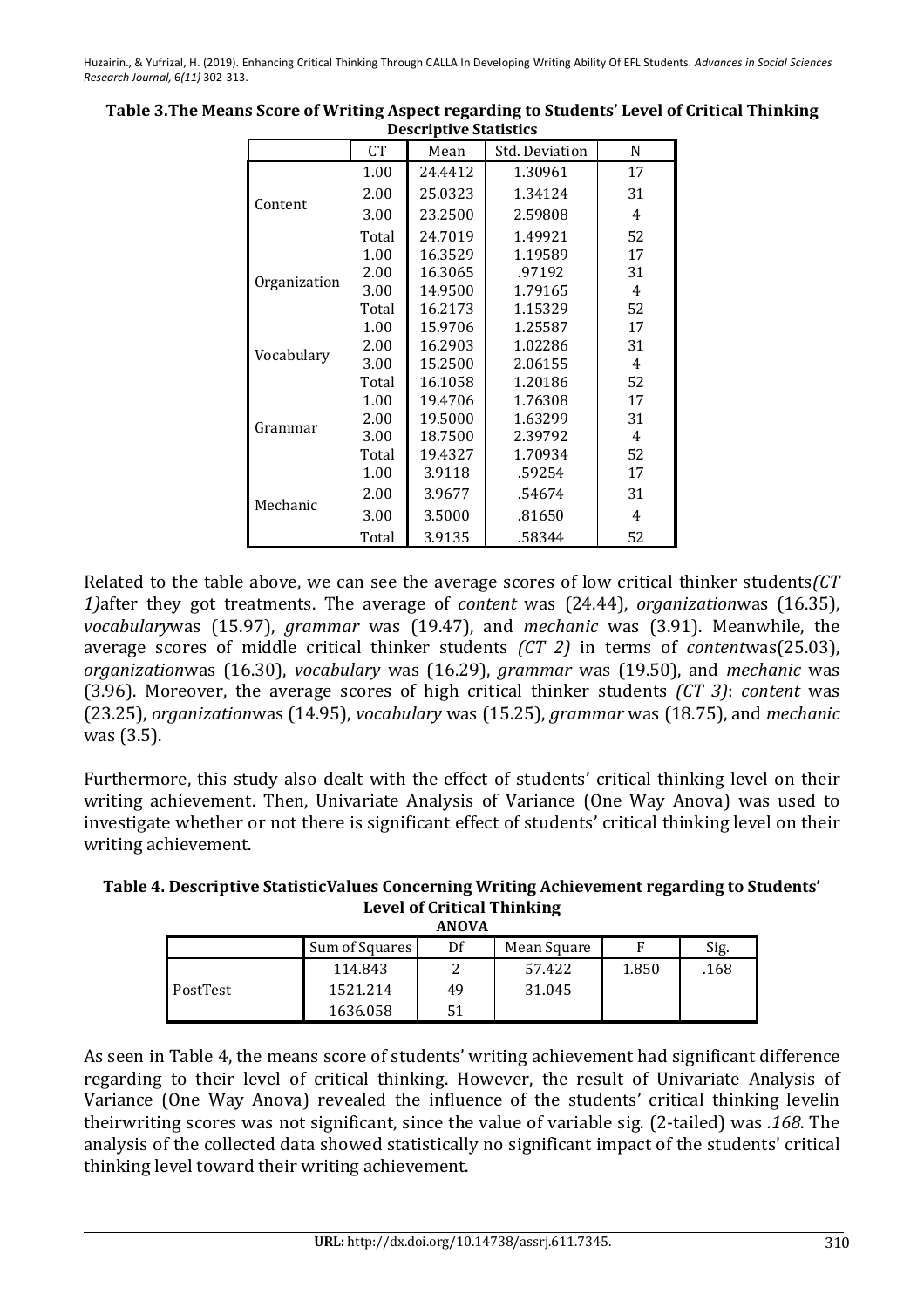The third null hypothesis predicting that there is no significant effect of students' critical thinking level on their writing achievement was accepted. As the result showed the middle critical thinker students and the low critical thinker students got higher score rather than the high critical thinker students.

#### **CONCLUSIONS**

The training of metacognitive strategies has benefitsfor classroom practices since it can enrich the metacognitionprocess. Metacognitive strategies provide learnerswith the knowledge and ability to gather learningtools to carry out learning goals, and regarded as high order executive skills that make use of knowledge of cognitive processes and constitute an attempt to regulate ones' own learning by means of planning, monitoring, and evaluating.

The metacognitive strategies instruction promotes the learners' ability to select appropriate strategies for a particular task. These of metacognitive strategies increase the learners' awarenessof knowing why, when and how to employthese strategies to achieve the writing goals. Naturally, they will start to think metacognitively about the strategies they can use to improve their writing to become autonomous and strategic learners. In addition, to be a good writer, one needs not only task specific knowledge and skills, but also metacognitive awareness and knowledge.

Concerning the relationship between critical thinking and writing achievement, it was found that levels of students' critical thinking have no significant effects toward their writing achievement.There might be some underlying reasons which clarifythis phenomena. The possible reasons deal with language proficiency, component of learning, and students' motivation. The limitation of the language makes the argument in the student's writing unclear. Hence, it might have impact in their writing achievement.

#### **References**

Ahlsen, E. and Lundh, N. (2007).*Teaching Writing in Theory and Practice: A Study of Ways of Working with Writing in the 9<sup>th</sup> Grade*. Unpublished Degree Project: Lararhogskolan Stockholm University.

Amin, et al (2011). The Effectiveness of Using an Explicit Language Learning Strategy-based Instruction in Developing Secondary School Students' EFL Listening Comprehension Skills. Benha University. Publication Date: 01 December 2011. Retrieved on February, 10th 2016.

Anderson, N. J. (2005). L2 Strategy Research.In E. Hinkel (Ed.), *Handbook of Research in Second Language Teaching* and Learning (pp. 757-772). Mahwah, NJ: Lawrence Erlbaum Associates.

Azwar, S. (2008).The Qualityof the TesPotensiAkademik (TPA) 07A.JurnalPenelitiandanEvaluasiPendidikan, Vol, 12, No. 2, pp. 231−250.

Bazrafkan, N. and Bagheri, M. S. (2014). The Relationship between Critical Thinking, Autonomy and Writing Skill of the Iranian EFL Learners.International Journal of Language Learning and Applied Linguistics World (IILLALW), Vol. 7, No. 3, pp. 379-392. EISSN: 2289---2737 & ISSN: 2289---3245. Available at: www.ijllalw.org

Brown, H. D. (2004). *Language Assessment: Principles and Classroom Practices*. New York: Pearson Education, Inc.

Caroll, R. T. (1990). *Students Success Guide* - *Writing Skills* [Accessed 8<sup>th</sup> October 2016]. Available at: http://www.skepdic.com/refuge/writingskills.pdf

Chamot, A. U. and O'Malley, J. M. (1987). The Cognitive Academic Language Learning Approach: A Bridge to the Mainstream. *TESOL Quarterly*, Vol. 21, No. 2, pp. 227−249.

Chamot, A. U. (1995). Implementing the Cognitive Academic Language Learning Approach: *CALLA* in Arlington, Virgina.*The Bilingual Research Journal*, Vol. 19, No. 3 & 4, pp. 379−394. 

Chen, X. and Xiao, G. (2016).A Survey Study of Chinese College Engineering Students' Use of Metacognitive Strategies in English Writing.*Theory and Practice in Language Studies*, Vol. 6, No.7, pp. 1390–1395. ISSN: 1799-2591. DOI: http://dx.doi.org/10.17507/tpls.0607.09.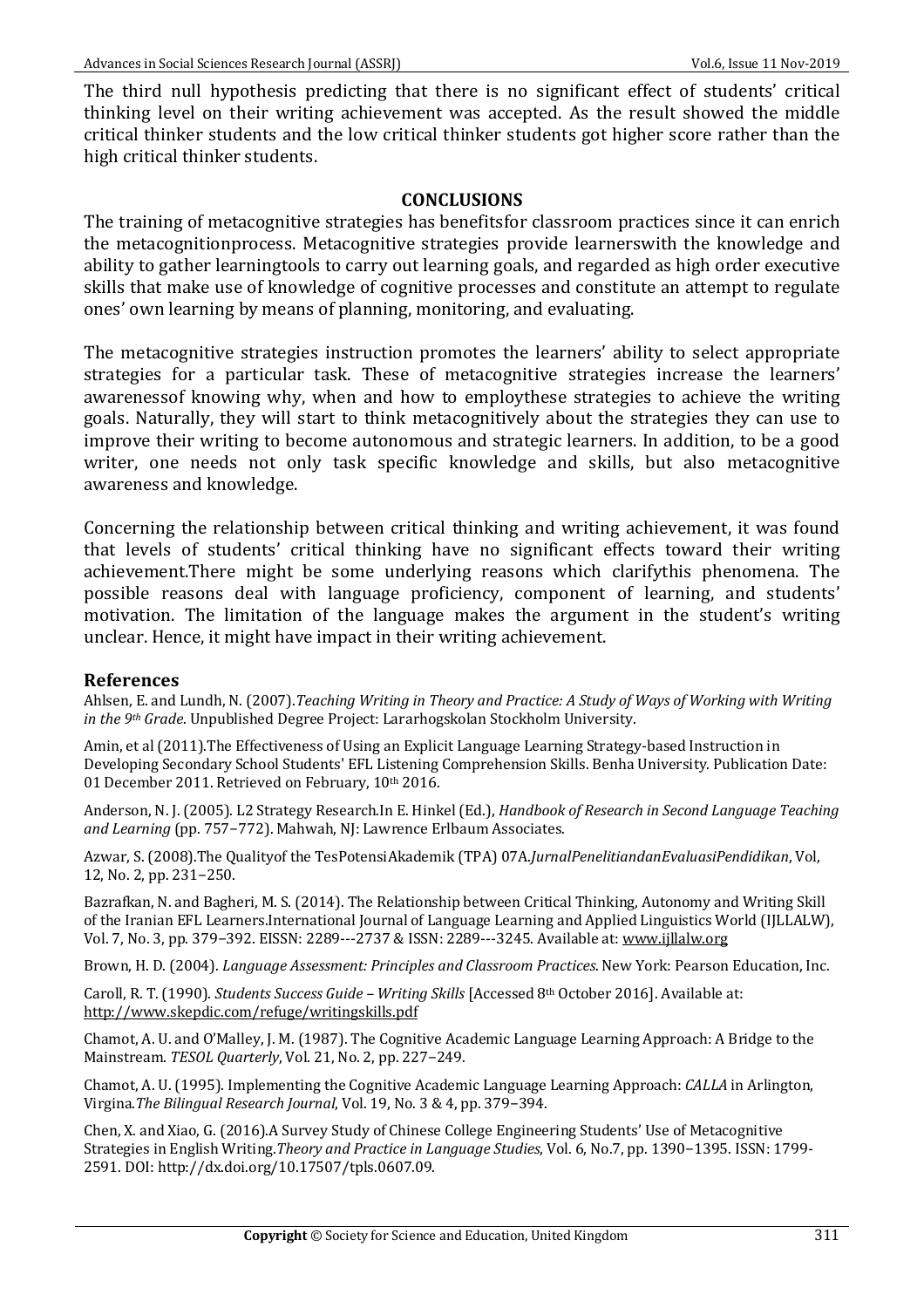Coskun, A. (2010). The Effect of Metacognitive Strategy Training on the Listening Performance of Beginner Students.*Novitas-ROYAL (Research on Youth and Language)*, Vol. 4, No. 1, pp. 35−50.

Desitawardhani, N. (2014). *Improving Students' Skills of Writing Explanation Texts through Picture Series for the Grade XII Students of SMA Negeri 2 Sleman in the Academic Year of 2013/2014*.Unpublished Thesis: Yogyakarta State University.

Fahim, M. and Ghamari, M. R. (2011). Critical Thinking in Education: Globally Developed and Locally Applied. *Theory and Practice in Language Studies*, Vol. 1, No. 11, pp. 1632-1638. ISSN: 1799-2591. DOI:10.4304/tpls.1.11.1632-1638.

Golpour, F. (2014).Critical Thinking and EFL Learners' Performance on Different Writing Modes.*Journal of Pan-Pacific Association of Applied Linguistics*, Vol. 18, No. 1, pp. 103-119.

Guo, H. (2012). An Empirical Study on the Relation between Meta-cognitive Strategies and Listening Autonomous Learning Ability.*Theory and Practice in Language Studies*, Vol. 2, No. 11, pp. 2446−2451. ISSN: 1799-2591. DOI: 10.4304/tpls.2.11.2446-2451.

Guo, M. (2013).Developing Critical Thinking in English Class: Culture-based Knowledge and Skills. Theory and *Practice in Language Studies*, Vol. 3, No. 3, pp. 503−507. ISSN: 1799-2591. DOI:10.4304/tpls.3.3.503-507.

Huy, N. T. (2015).Problems Affecting Learning Writing Skillof Grade 11 at ThongLinh High School.Asian Journal of *Educational Research*, Vol. 3, No. 2, pp. 53–69. ISSN: 2311-6080. Available at: www.multidisciplinaryjournals.com.

Ibnian, S. S. K. (2011).Brainstorming and Essay Writing in EFL Class.*Theory and Practice in Language Studies*, Vol. 1, No. 3, pp. 263−272, ISSN: 1799-2591, DOI: 10.4304/tpls.1.3.263-272.

Jacob, et al (1993). Teaching ESL Writing. New York: Prentice Hall Regents.

Klimova, B. F. (2011). Evaluating Writing in English as a Second Language.*Journal of Social and Behavioral*, Vol. 8, pp. 390–394. DOI: 10.1016/j.sbspro.2011.11.074.

Marzban, A. and Barati, Z. (2016). On the Relationship between Critical Thinking Ability, Language Learning Strategies, and Reading Comprehension of Male and Female Intermediate EFL University Students.*Theory and Practice in Language Studies*, Vol. 6, No. 6, pp. 1241-1247. ISSN: 1799-2591. DOI: http://dx.doi.org/10.17507/tpls.0606.14.

Marzban, A. and Jalali, F. E. (2016). The Interrelationship among L1 Writing Skills, L2 Writing Skills, and L2 Proficiency of Iranian EFL Learners at Different Proficiency Levels. Theory and Practice in Language Studies, Vol. 6, No. 7, pp. 1364-1371. ISSN: 1799-2591. DOI: http://dx.doi.org/10.17507/tpls.0607.05.

Muflikhati, A. (2013). *Improving Students' Writing Skills on Recount Texts through the Use of Dialogue Journal Writing of the Tenth Grade Students of SMA IT Abu Bakar Yogyakarta in the Academic Year of* 2012/2013. Unpublished Thesis: State University of Yogyakarta.

O'Hare, L. and McGuinness, C. (2009). Measuring Critical Thinking, Intelligence, and Academic Performance in Psychology Undergraduates.*The Irish Journal of Psychology*, Vol. 30, No. 3–4, pp. 123–131. ISSN: 0303-3910.

Purnomowati, D. A. (2010).*Improving the Ability in Writing Hortatory Exposition Texts through a Group Discussion for Grade XI Students of Senior High School (An Experimental Research of Grade XI Students of SMA Negeri 3 Demak in the Academic Year of 2008/2009*). Unpublished Thesis: Semarang State University.

Puspitasari, P. W. (2013). *Improving Students' Skillsof Writing Hortatory Exposition Texts through Portfolio* Assessment for the Eleventh Grade Studentsof SMA Negeri 4 Yogyakarta in the Academic Year of 2012/2013. Unpublished Thesis: State University of Yogyakarta.

Setiyadi, et al (1999). A Survey of Language Learning Strategies in a tertiary EFL in Indonesia. Paper Presented at the Australian Association for Research in Education (AARE) Annual Conference, Melbourne.

Setiyadi, Ag. (2006). *MetodePenelitianuntukPengajaranBahasaAsing*. Yogyakarta: PenerbitGrahaIlmu.

Setiyadi, et al (2016). How Successful Learners Employ Learning Strategies in an EFL Setting in the Indonesian Context. *English Language Teaching*, Vol. 9, No. 8, pp. 28−38. ISSN: 1916-4742. URL: http://dx.doi.org/10.5539/elt.v9n8p28. Available at: elt.ccsenet.org.

Sun, L. (2013).The Effect of Meta-cognitive Learning Strategies on English Learning.*Theory and Practice in Language Studies*, Vol. 3, No. 11, pp. 2004−2009. ISSN: 1799-2591. DOI: 10.4304/tpls.3.11.2004-2009.

Utami, T. A. A. (2014). *Improving the Ability in Writing Descriptive Texts through Brainstorming Technique for Grade VIII Students at SMP N 1 Piyungan.* Unpublished Thesis: Yogyakarta State University.